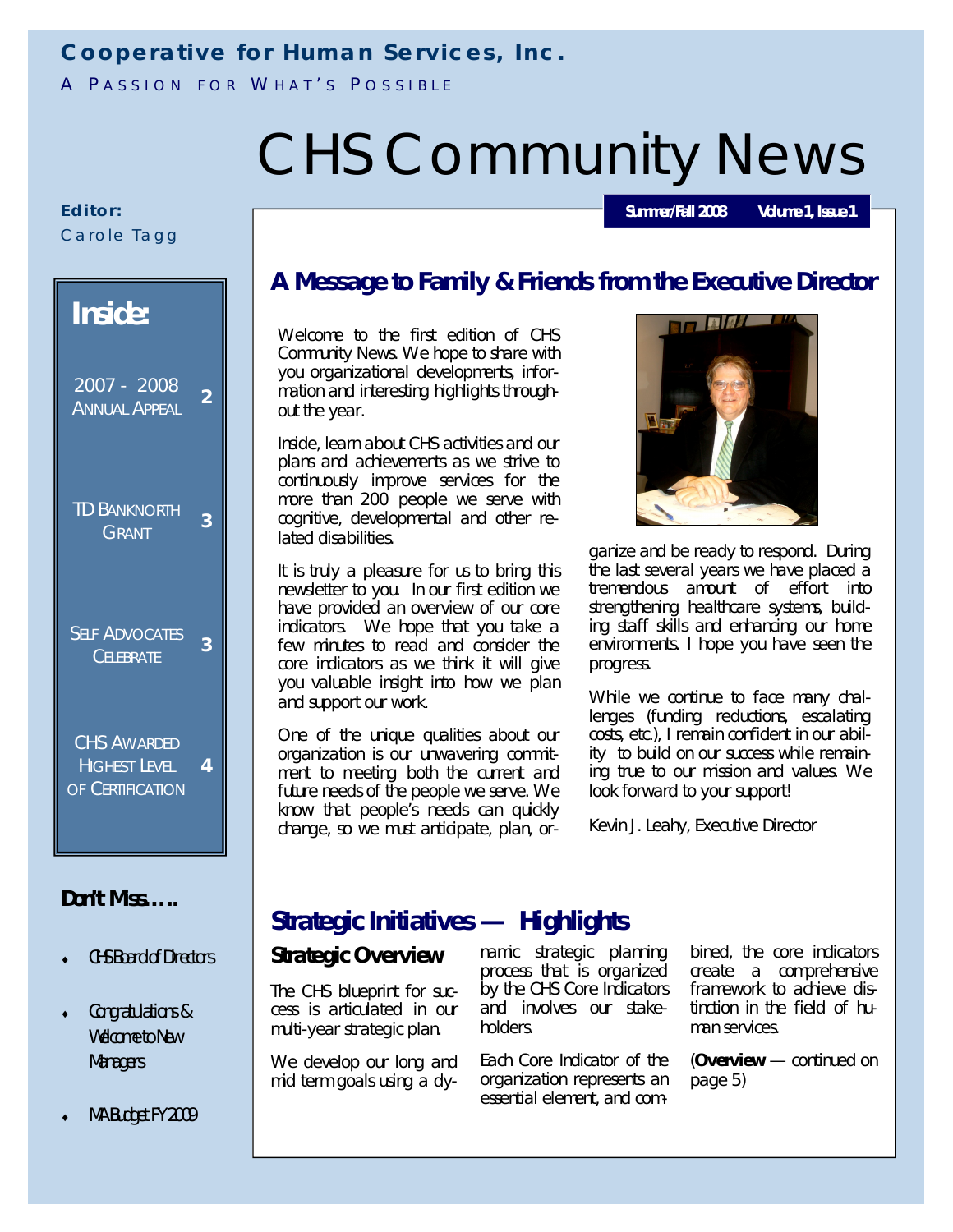#### **Board of Directors**

Established in 1981, the Cooperative for Human Services, Inc. is a private, nonprofit organization that provides services to over 200 individuals with cognitive and developmental disabilities in the Greater Boston & Metro North communities.

We are governed by our Board of Directors, a group of dedicated volunteers who devote their time, expertise and resources to further the Mission and Goals of the organization.

Many thanks are extended to the Board of Directors for their role in the organization's success.

**Fred Misilo, Jr., Esq., Chair**  Fletcher, Tilton & Whipple, PC Chair, Elder Law & Special Needs Practice Group

**Helen Cushman, Clerk**  Religious Educator Family Member

**Stephen Darr, Treasurer**  Mesirow Financial Consulting, LLC Senior Managing Director

**Lori Maida** Shore Educational Collaborative, Inc. Director of Human Resources

**Carol Tulley, CPA, JD** Wolf and Company, P.C. Director of Tax Services

**Kathia G. Manzi**  Wheaton College Senior Development Officer

# **Annual Appeal Update**

The Board of Directors of the Cooperative for Human Services, Inc. (CHS) announced that the 2007—2008 Annual Appeal raised \$9,105—an increase of 74% over the 2006-2007 fund drive.

Fred Misilo, Chairman of the CHS Board of Directors, and Kevin Leahy, Executive Director, extend their sincere thanks and appreciation to all donors.

These funds make a difference in the everyday lives of the individuals we serve, paying for personal goods or recreational activities that otherwise would not be available.



# **Special Thanks to:**

#### **Benefactors: (\$500 — \$1,000)**

Fred Misilo, Fletcher, Tilton &Whipple, PC Carol E. Tully Wolf & Co. PC Donna & Edward Sullivan Ann W. & David N. Perkins Kirkland & Shaw, Inc. Norman & Margie Wilson Michele & Victor Ramirez

Helen Cushman Robert Coleman Carl Kazanijan Crystal New George Coleman Marie & Roger Tulin Marianne Vezerian Elizabeth Parsons Estelle Greenberg Patty Nicastro Anne DiMattia Joanne Levingston Katherine Fitzgerald C. Joan & Leo Krant Laurette & William Casey Pricilla Robinson Barbara Stone

#### **Patrons: (\$200 — \$499)**

Anonymous Mr. & Mrs. Richard J. Forsley Ann & Daniel Powers Arise Consulting Services Edgeworth Appliance Co. Helco Electric Co. Ride-Away Corp.

#### **Friends: (\$5 — \$199)**

Mona Sacks Rachel & Norman Dionne Frank Manheim Armond Barrasso Lexington Builders, Inc. Munro Graphics Robert E. Yorke Linda Borelli Jean & John George Audrey & Richard Magown Rosalie & Richard Nutile Joseph Oliveri Diane M. Johnson Patricia & Jack LaBombard James T. McNeil Antoinette Dallaire

Roland Gregoire Haig Hedison Cathy Smith-Conover George Coleman Simone D'eon Leona Grell Mary & Conrad Bardwell George Murphy Anita & James Farrell Melrose Glass Co. Fellsway Service Station Faulkner Brothers, Inc. Harris Fire & Safety Lexington Auto Service Robertson Landscaping Olivadoti/Johnson's **Transmissions**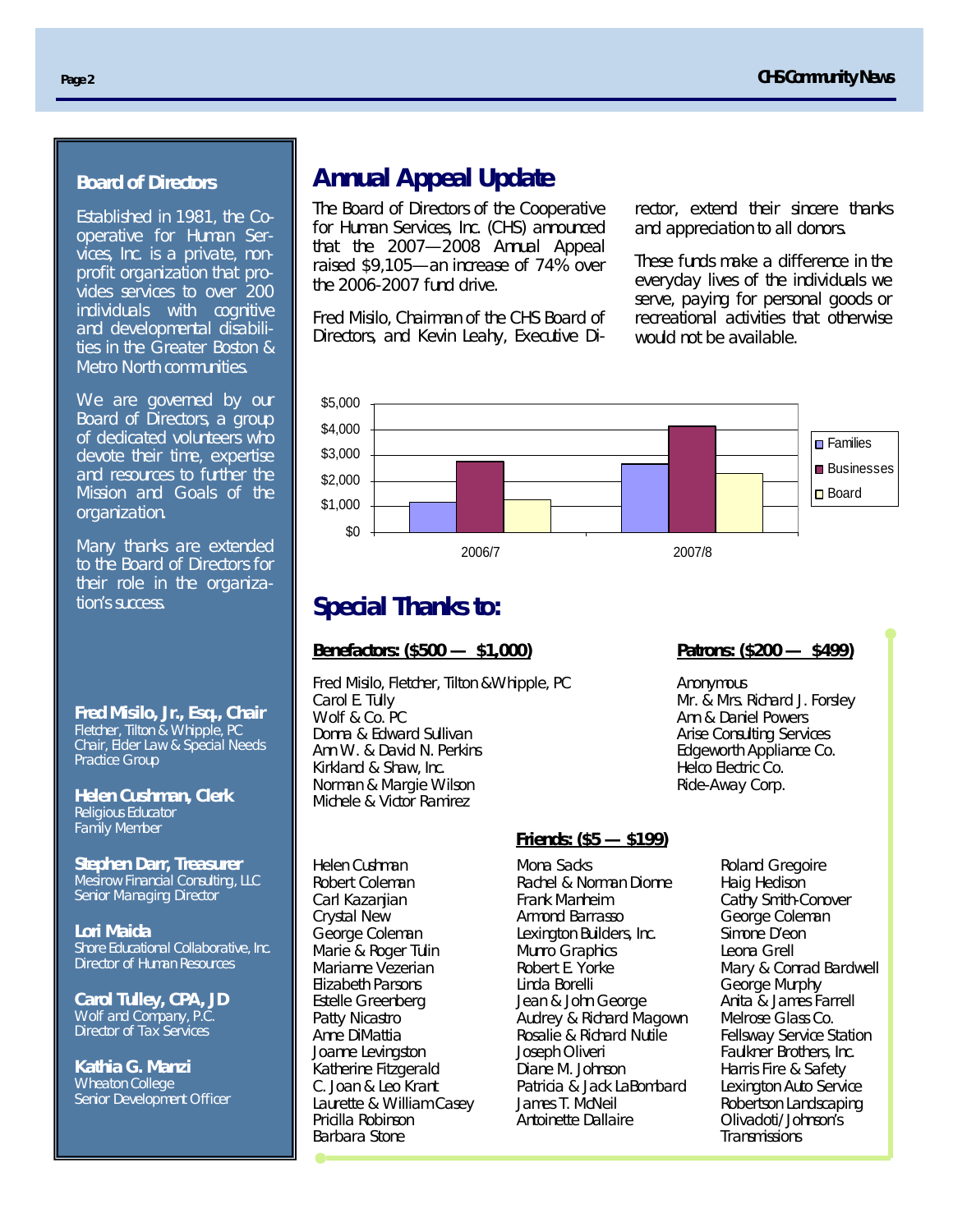

**A new outdoor area at Liberty Ave.**

*"CHS has a demonstrated history of providing high-quality, community-based services for individuals. This funding will really help enhance those services and make a difference in the lives of CHS residents. We are pleased to be able to assist with this effort."*

Mark Crandall, President, TD Banknorth of MA



**Liberty Ave's new accessible area.**

# **\$10,000 Grant Award from TD Banknorth**

#### **"Right in My Own Backyard"**

The TD Banknorth Charitable Foundation, awarded a grant of \$10,000 to the Cooperative for Human Services (CHS), to support our "Right in My Own Backyard" project.

The "Right in My Own Backyard" project improves the handicap accessible, outdoor areas at three CHS residential properties. The homes selected were on Liberty Ave. in Burlington; Massachsetts Ave. in Lexington, and Forest Street in Lexington. Many of the residents in these homes have complex health care needs, so design elements for the project included construction of relaxing outdoor areas that promote rest and healing. The grant also paid for supplies and equipment to introduce hobbies, such as bird watching, butterfly identification and container gardening for residents who are non-ambulatory.

CHS Executive Director, Kevin J. Leahy, thanks Vice President, Ann McCormack from the TD Banknorth office in Burlington for her tremendous assistance with the grant process. Ann toured the Liberty Ave. home recently and was very pleased with the project results. CHS also thanks Steve DiOrio, Family Educator at Temple Shalom Emeth in Burlington, who sent 3 members, Debra & Stephanie Avtgis of Billerica and Laura Standley of Woburn to help with the project. These volunteers worked Sunday, May 18, 2008 with Liberty Ave. staff and residents, cleaning up yard debris, spreading new mulch, and planting flower and vegetable gardens. Volunteers from the Lexington Field and Garden Club also visited and helped residents plan new gardens at the 2 Lexington homes. CHS will seek funds to bring "Right in My Own Backyard" to new sites next year.

# **Self Advocates at CHS Celebrate New Name for DMR**

After nearly a decade of advocating to change the name of the Department of Mental Retardation, success finally arrived when Governor Patrick signed the FY 2009 MA Budget on Sunday, July 13, 2008. The new budget included a provision changing the name of DMR to the Department of Developmental Services (DDS). The name change will officially take effect on June 30, 2009.

Self Advocates at CHS were among the thousands of individuals across the Commonwealth who lobbied for the name change. The Massachusetts Advocates Standing Strong (M.A.S.S. is the State Chapter of local Self Advocate groups) thanks everyone involved in this effort, particularly our MA State Legislators and The Arc of Massachusetts who championed this cause! Congratulations to all!

#### **Additional Resources**

**Department of Mental Retardation** www.mass.gov/dmr **Arc of Massachusetts** www.arcmass.org **Arc of US** www.thearc.org **Disability Law Center** www.dlc-ma.org **Social Security Administration** www.ssa.gov **Cooperative for Human Services** 

www.cooperativeforhs.org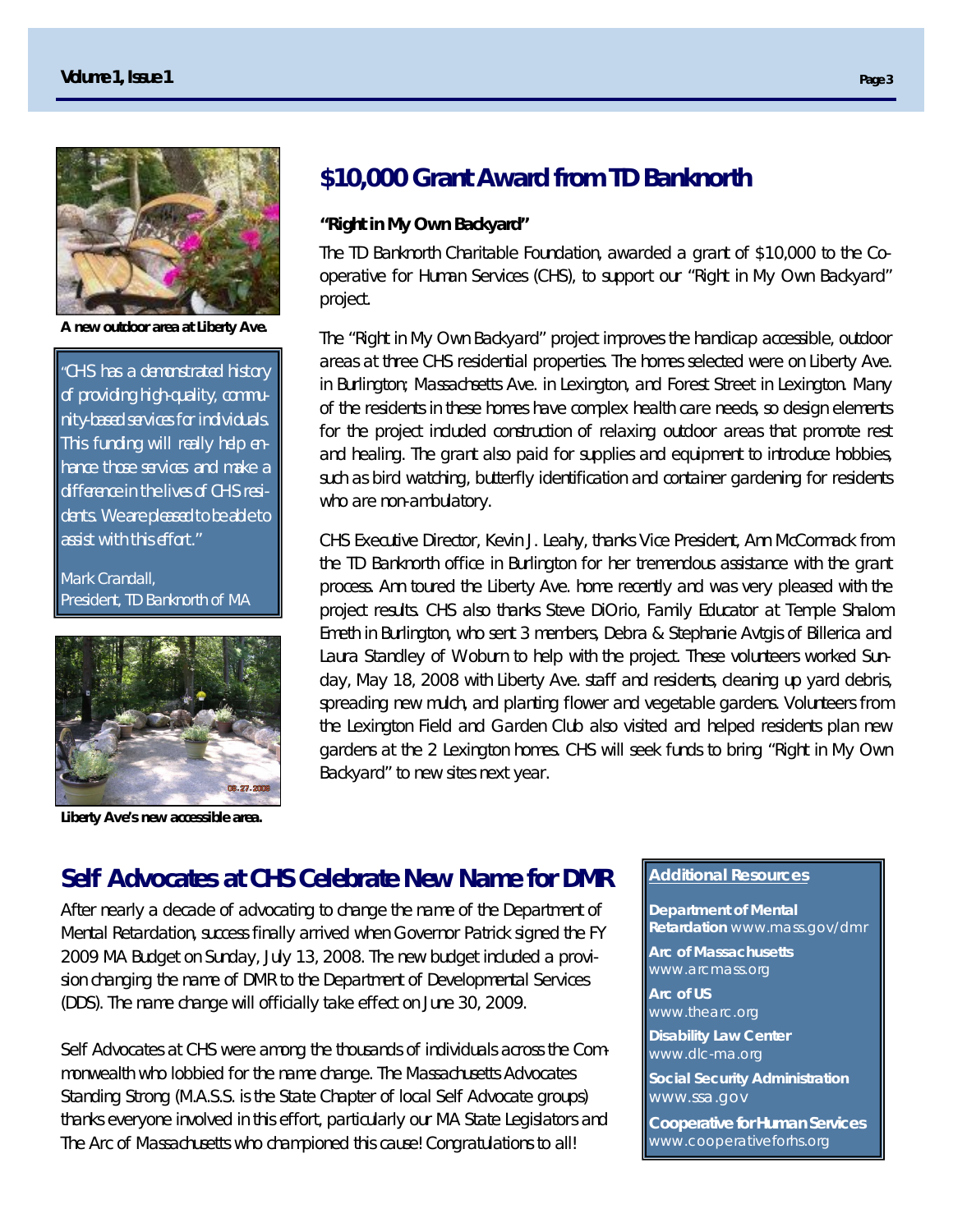## **CHS Receives the Highest Level of Certification from DMR**

*"In summary, Cooperative for Human Services, Inc. is a progressive organization, which exudes high energy and enthusiasm for promoting its mission and providing quality support services to its customers. The organization is congratulated for achieving a Two-Year License and is certified with Distinction."* 

As a result of our January 2008 survey, CHS was awarded the highest level of licensure and certification, 2 years with Distinction, from the MA Department of Mental Retardation, Office of Quality Management and Quality Enhancement.

The survey was conducted by a 5 person survey team from the Northeast Regional DMR Office. The Survey process evaluated CHS on DMR's 5 Quality of Life Areas (Rights & Dignity, Personal Wellbeing, Individual Control, Community & Social Connections, and Personal Growth & Accomplishments) as well as specific organizational standards.

Over the course of the 30 day survey, the team completed evaluations at each one of our community residences. All homes were evaluated in the areas of human rights, health, safety and organizational outcomes. In addition to these essential safeguards, the survey team randomly selected individuals from our Residential and Individual Support Programs and conducted comprehensive reviews in all of the Quality of Life Areas.

**CHS is** (excerpts from the 2008 Survey & Certification Report)…….

Exceptionally Committed

2008 Executive Summary Report

- Accessible
- Thoughtfully Planned
- Highly Effective & Supportive
- Progressive
- Passionate & Enthusiastic
- Dynamic & High Energy
- Exemplary High Quality Service
- Flexible & Responsive
- **Creative**
- Mission Driven
- Commendable
- Enriching & Empowering
- Action-oriented

*CHS is proud of its team of committed direct support and management professionals.* 

*We extend our sincere appreciation and gratitude to each employee for their hard work and personal contributions in enhancing the lives of the people we serve.*

CHS Board of Directors & Executive Management Team



# **MA State Budget FY 2009: Highlights Important to CHS**

Advocates have been working overtime this year to insure that services to people with disabilities are adequately funded. The final budget passed by the MA Legislature was favorable to disability services, however, Governor Patrick vetoed several important DMR line item appropriations prior to signing it.

Advocates were successful in convincing our State Legislators to override some of the Governor's vetoes. These overrides reinstated the \$1M appropriation for the Autism Division and the \$600,000 needed for additional residential services. Finally, in his signing letter to the new budget, Governor Patrick also indicated that a close watch of revenue and expenses would prevail in his administration. He would be willing to consider making Chapter 9C emergency cuts if the MA economy continues to worsen.

(Editor's Note: At the time this publication went to print, the Governor's office indicated that 9C cuts will be made; they are reviewing the budget. There were no other details. We will keep you posted.)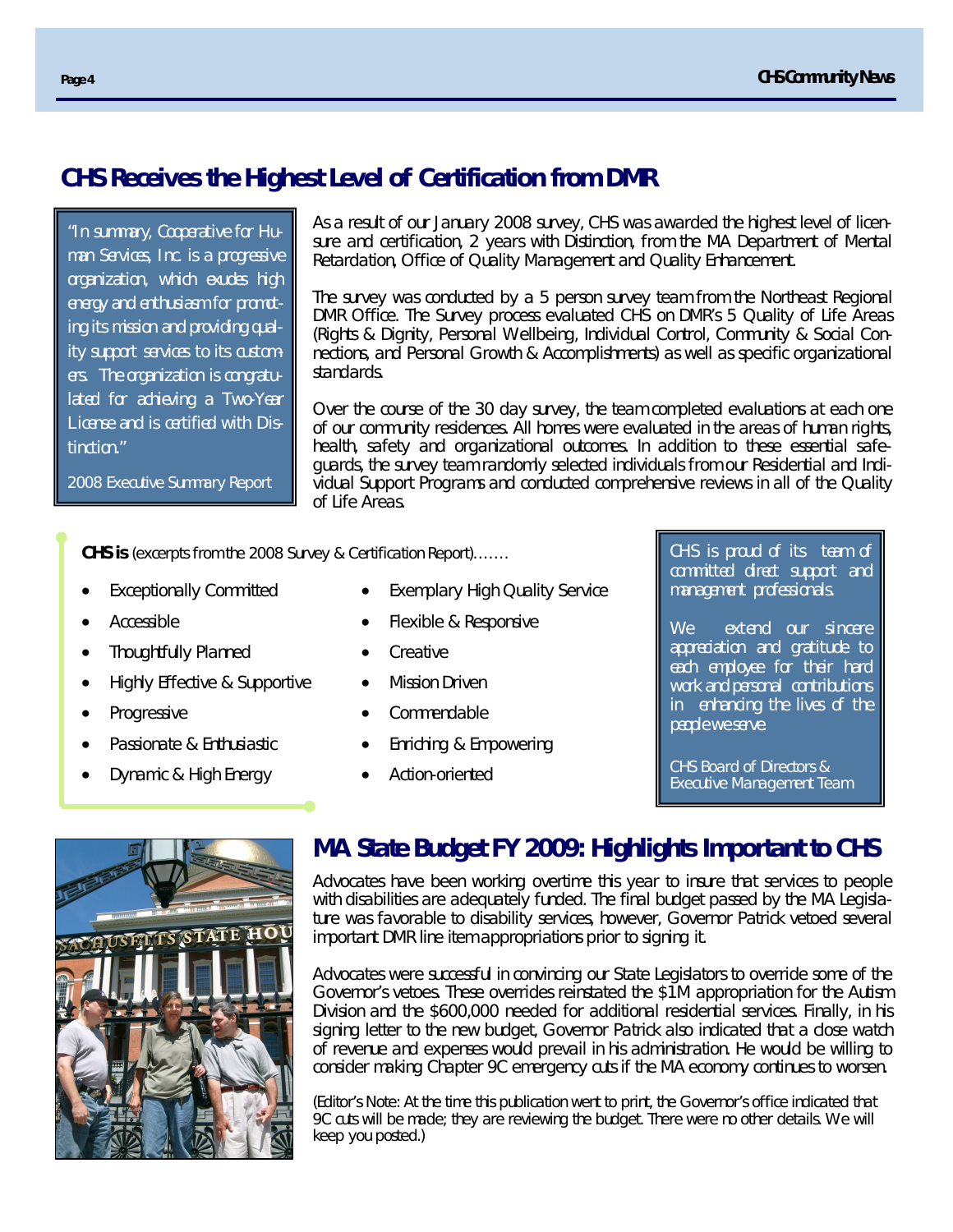### **Strategic Overview** (continued from page 1**)**

Each Core Indicator has a definition and an organization wide goal. **CHS Core Indicators:**

**Service Quality** concentrates on the design and delivery of services as aligned with our mission and values and includes areas such as direct supports, strategies, clinical approaches, healthcare services, adaptive technologies, environmental considerations, and continuity of care with a goal to **anticipate and respond flexibly to the unique needs of the persons served with insight, inspiration, and innovation.** 

**Workforce Development** recognizes that competence and performance is influenced by morale, opportunities for advancement, equitable compensation and benefits and includes areas such as recruitment, training, performance appraisal, professional development, and trustworthy management practices with a goal to **establish the organization as a premier employer in the provision of services for people with disabilities.** 

**Communications and Marketing** reflects the organization's intentions and actions through a planned and multidimensional response that includes our stakeholders and the organization's internal and external environments with a goal to **create public trust and recognition through the development of community relationships***.*

**Information Management and Technology** provides the linkage between knowledge, data collection, analysis, decision-making, action, and outcome through the practical application of technology with a goal to **connect our employees, programs, and operations through readily accessible information and technology**.

**Finance** manages the systems and processes related to capital, assets, cost, price, volume, alignment, and revenue flow with a goal to **generate financial growth and stability through service expansion, revenue enhancement, and capital acquisition.**

# **Looking Ahead -**

#### **October: Family & Guardian Satisfaction Survey**

As part of the organization's ongoing efforts to include the input and suggestions of our stakeholders and continually improve our services, the Family & Guardian Satisfaction Survey will be mailed by the third week of October. Please take a few minutes to respond and share your thoughts with our executive management team.

#### **November: Annual Appeal & Fund Drive**

Help us to reach our goal of \$20,000 this winter (or anytime). Your donations provide much needed funds to support services and activities for the people we serve. For information on charitable giving, contact Kevin J. Leahy.

#### **December: Holiday Party**

It's the time of year to celebrate the joy of the season and plans are underway for our annual holiday party!

#### **Congratulations!**

CHS congratulates Andrew Onderi on his promotion to Division Manager! We look forward to his continued success!

#### **Welcome!**

A warm welcome is offered to Steve Corder and Ken Preston as new Division Managers!

Andrew, Steve, and Ken have joined our Residential Services Management Team. Each of them bring many years of residential management experience and a shared "passion for what's possible" on behalf of people with developmental disabilities. We are excited to have them join our team of professionals!

For more information about current career or volunteer opportunities in your area -

**Contact:**

#### **CHS**

Recruitment Office 17 NE Executive Park 3rd Fl Burlington, MA 01803

(t) 781-273-2124 (f) 781-238-6163 (e) humanresources@cooperativeforhs.org